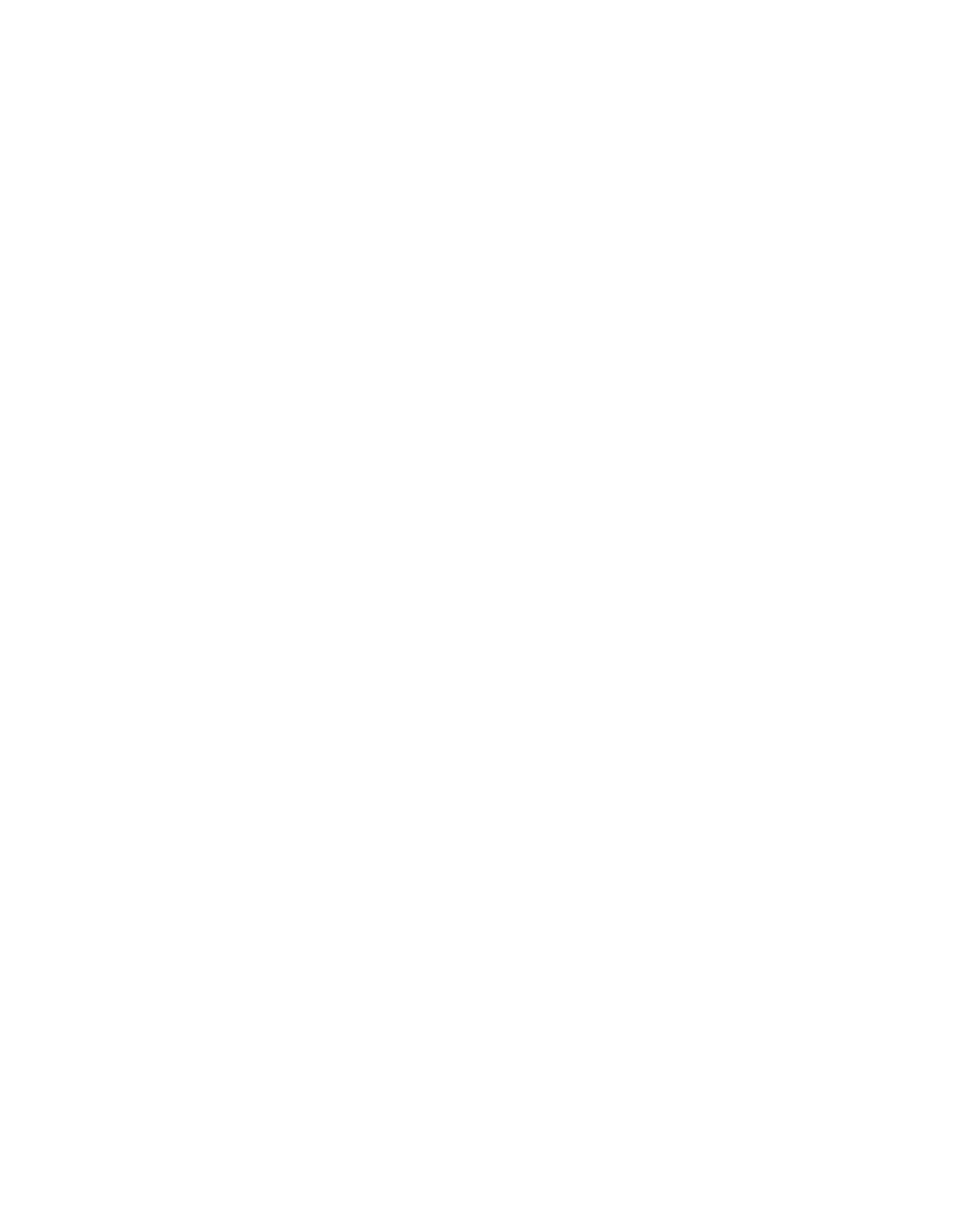1.01 **ELECTED OFFICIALS.** (Amended 10/14/09)The elected officials of the Village shall be a Village President, who shall be elected in odd numbered years for a term of two years; and 4 Trustees, 2 to be elected each year for a term of two years.

- 1.02 **APPOINTED OFFICIALS.** The appointed officials of the Village shall be appointed by the Village President or the personnel committee and subject to approval of the Village Board, and such appointment shall be effective until repealed by the Village Board:
- (1) Clerk/Treasurer
- (2) Attorney
- (3) Assessor
- (4) Local Emergency Government Coordinator
- (5) Fire Chief
- (6) Building Inspector
- (7) Police Chief
- (8) Director of Public Works
- (9) Utility Clerk
- (10) EMS Director

1.03 **OATHS AND BONDS.** Elected and appointed officials shall take and file the official oath within 5 days after notice of their election or appointment as provided in § 61.21, Wis. Stats. and shall execute and file the official bond as required by State statutes and this Municipal Code.

### 1.04 **REMOVALS OF OFFICE.**

(1) ELECTED OFFICIALS. Elected officials may be removed by the Village Board as provided in §17.13(2), Wis. Stats. or by the judge of the Circuit Court for cause pursuant to §17.13(3), Wis. Stats., or as provided by §17.16, Wis. Stats.

(2) APPOINTED OFFICIALS. Appointed officials may be removed as provided in §17.13(1), 17.13(3), and 17.16, Wis. Stats.

### 1.05 **VACANCIES**.

(1) HOW OCCURRING. Vacancies in elective and appointive offices are caused as provided in §17.03 and 17.035, Wis. Stats.

(2) HOW FILLED. Vacancies in elective and appointive offices shall be filled as provided in §17.24, Wis. Stats.

1.06 **SALARIES.** (Section a & b created 10/4/05)

(1) ELECTED OFFICIALS. The salaries of elected officials shall be determined from time to time, provided the salary of the President and Trustees shall not be increased during their terms of office as defined in §61.32, Wis. Stats.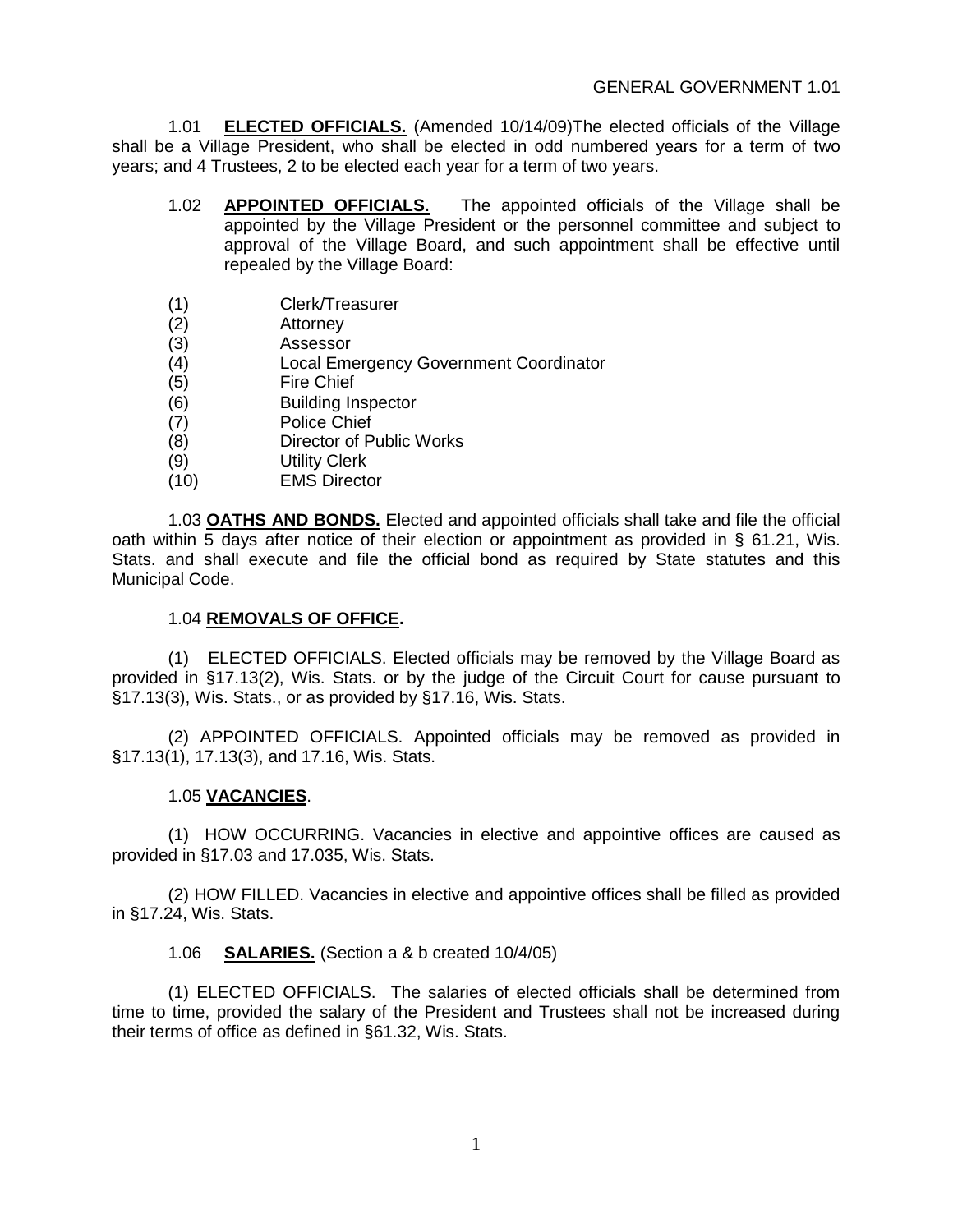(a) Current Rates of Salary. (Amended-Effective for terms of office elected after April 2017.) Village President \$2,500 per year. Village Trustee \$1,500 per year. \$375 (15%) of each salary to be paid by Valders Public Utilities. All special & committee meetings. \$25.00 per meeting.

(b) Pay Periods. The salaries and any special meetings attended shall be prorated and paid the first payroll in April after the expiration of terms of office and the first payroll in December of each year.

(2) APPOINTED OFFICIALS. The salaries of all appointed officials and employees shall be as determined by a majority vote of the Village Board. The Village elects to include all eligible Village personnel under the Wisconsin Retirement Fund.

## 1.07 **CODE OF ETHICS.**

(1) Prohibited Conduct. The state ethics law for local officials, §19.59 Wis. Stats. prohibits the following conduct:

(a) Use of Office for Private Gain. Public officials are prohibited from using their offices to obtain financial gain or anything of substantial value for the private benefit of themselves, their immediate families, or organizations with which they are associated.

(b) Offering or Receiving Anything of Value. No person may give and no public official may receive "anything of value" if it could reasonably be expected to influence the local public official's vote, official action or judgment, or could reasonably be considered as a reward for any officials action or inaction.

(c) Taking Action Affecting a Matter in Which Official Has Financial Interest. Local officials may not take official action substantially affecting a matter in which the official, an immediate family member, or an organization with which the official is associated has a substantial financial interest. Nor may an official use his or her office in a way that produces or assists in the production of a substantial benefit for the official, immediate family member or organization with which the official is associated.

(d) Exceptions to the above.

- 1. A lawful payment of expenses, benefits or reimbursements, or prohibiting an official from taking action to modify an ordinance.
- 2. Items of insubstantial value, mere tokens and items or services of only nominal, insignificant, or trivial value.

(2) ABSTAINING FROM OFFICIAL ACTION. Local officials should not participate in a matter which comes before the board, commission or other body of which the official is a member, the official should leave that portion of the body's meeting involving discussion, deliberations, or votes related to the matter. When, because of a potential interest, an official withdraws from the body's discussion, deliberation and vote, the body's minutes should reflect the absence.

(3) PRIVATE INTERESTS IN PUBLIC CONTRACTS. All elected and appointed officials and employees shall sign a Conflict of Interest Statement, which outlines §946.13(1) (a) and (b), upon oath of office or date of hire.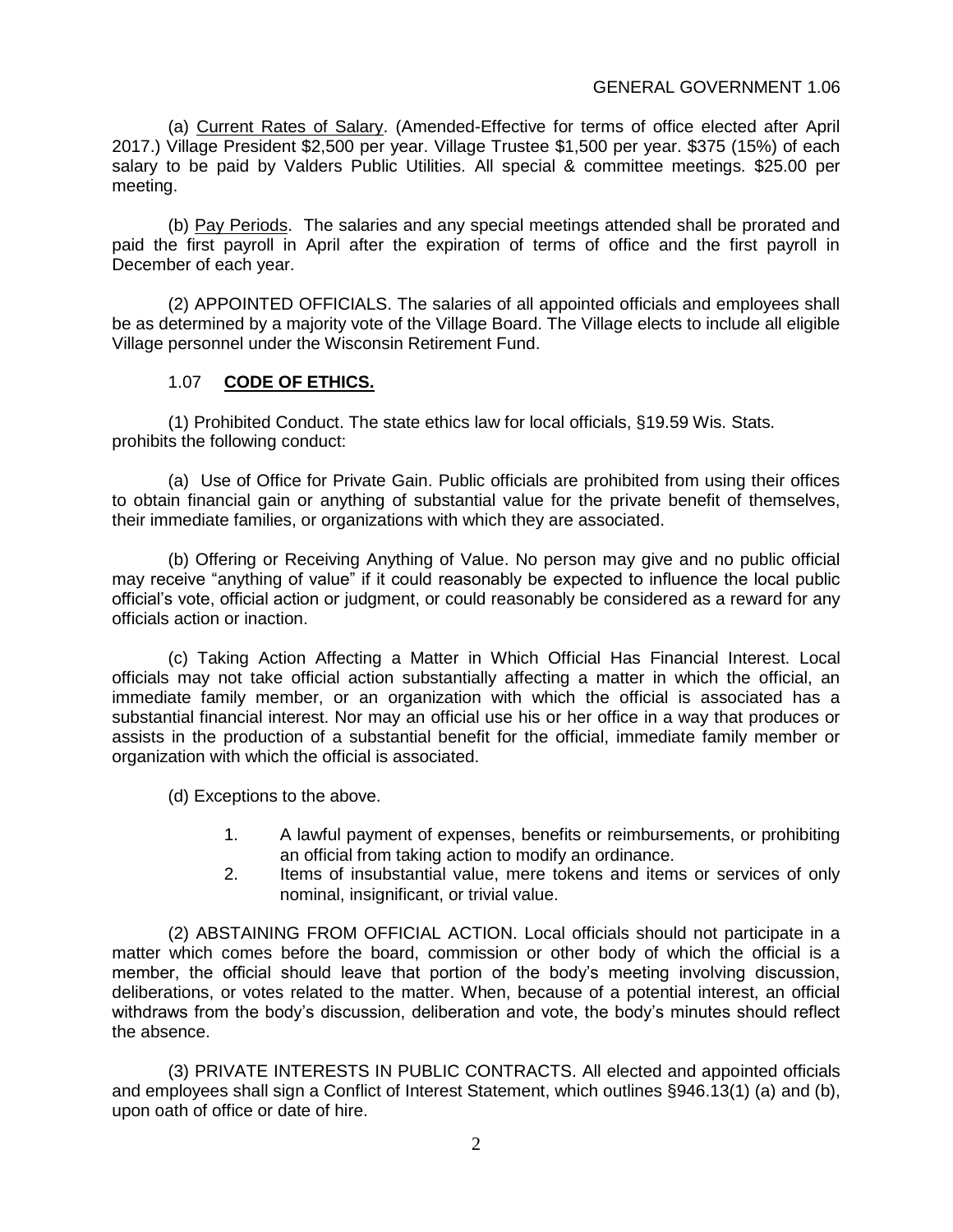### (4) INCOMPATIBILITY DOCTRINE.

(a) Common law Prohibition. The same person cannot hold two offices or an office and a position where one post is superior to the other or where, from a public policy perspective, it is improper for one person to discharge the duties of both posts.

(b) Statutory Exception. Elected officers can serve as a volunteer firefighters or EMT's when annual compensation as an EMT or firefighter, including fringe benefits, does not exceed \$2,500 §66.0501, Wis. Stats.

### (5) OTHER STATUTORY PROHIBITIONS

(a) Misconduct in Office as defined in §946.12, Wis. Stats.

(b) Bribery as defined in §946.10(2).

(c) Sale to Employees Prohibited as defined in §175.10, Wis. Stats.

(d) Sale to Licensees Prohibited as defined in §125.51(1) (b), Wis. Stats.

(6) PENALTY. The violation of this code chapter section is an applicable in §946.12, Wis. Stats. Such conduct shall also be punishable under § Chapter 25.04 of this Municipal Code.

### 1.10 **VILLAGE PRESIDENT AND TRUSTEES**.

(1) ELECTION AND TERM. See §1.01 of this Chapter.

(2) DUTIES AND POWERS.

(a) Village President. See §61.24, Wis. Stats.

(b) Village Board. The Village President and Trustees shall constitute the Village Board and shall have such duties and powers as are enumerating in §Chapter 61, Wis. Stats., and elsewhere in the statutes.

(c) Police Powers. See §4.05 of this Municipal Code.

(3) AUTHORITY. The Village Board shall have all powers of the Village not specifically given to some other body or officer. Except as otherwise provided by law, the Village Board shall have the management and control of the Village property, finances, highways, streets, utilities and the public service and may act for the government and good order of the Village, for its commercial benefit and for the health, safety, welfare, and convenience of the public and may carry its powers into effect by license, regulations, suppression, borrowing, taxation, special assessment, appropriation, imposition of forfeitures, and other necessary or convenient means. The Village Board may appoint such officials from time to time as may be deemed necessary for the benefit of the community. In addition, the Village Board may appoint such officials from time to time as may be necessary for the benefit of the community.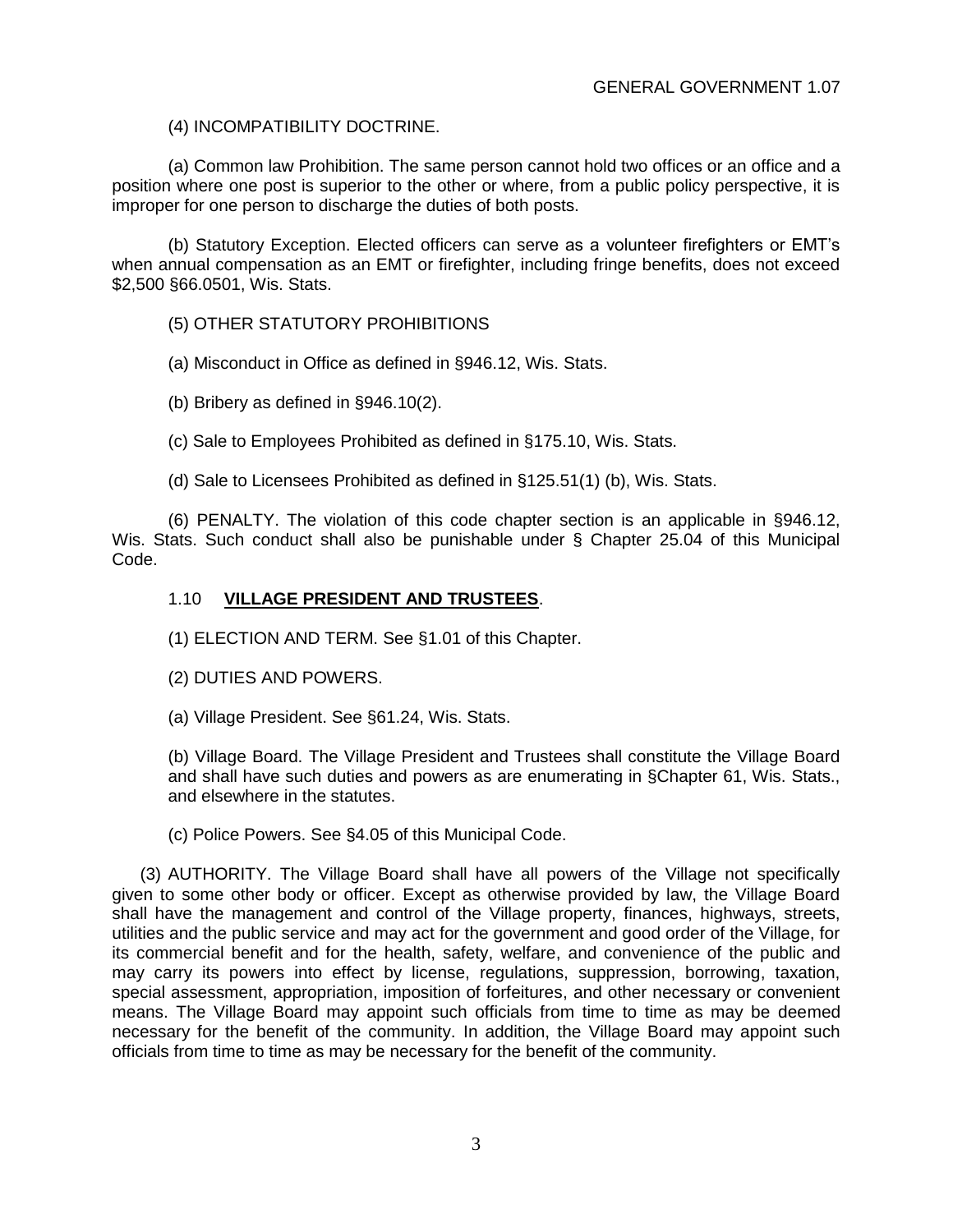In addition, the Village Board shall have the powers enumerated in §61.34, Wis. Stats. The powers hereby conferred shall be in addition to all other grants and shall be only by express language.

(4) OTHER PROVISIONS. See also §Chapter 2 of this Municipal Code.

### 1.11 **ASSESSOR**.

(1) APPOINTMENT AND TERM. See §1.02 of this Chapter.

(2) DUTIES AND POWERS. The Village Assessor shall have such duties and powers as are enumerated in §61.27 and §Chapter 70, Wis. Stats.

(3) CONFIDENTIALLY OF INFORMATION. Whenever the Assessor, in the performance of the Assessor's duties, requests or obtains income and expense information pursuant to §70.47(af), Wis. Stats., or any successor statute thereto, then, such income and expense information that is provided to the Assessor shall be held by the Assessor on a confidential basis, except, however, that the information may be revealed to and used by persons; in the discharging of duties imposed by law; in the discharge of duties imposed by office (including, but not limited to, use by the Assessor in performance of official duties of the Assessor's office and use by the Board of Review in performance of its official duties); or pursuant to order of a court. Income and expense information provided to the Assessor under §70.47(7) (af), unless a court determines that it is inaccurate, is per §70.47(7) (af), not subject to the right of inspection and copying under §19.35(1), Wis. Stats.

### 1.12 **VILLAGE ATTORNEY**.

(1) APPOINTMENT AND TERM. See §1.02 of this Chapter.

(2.) DUTIES. The Village Attorney shall conduct all of the legal business in which the Village is interested in and shall serve as legal advisor to the Village Board, and other Village officials.

### 1.13 **VILLAGE CLERK/TREASURER**.

(1) OFFICES COMBINED. The office of Village Clerk and Village Treasurer are hereby consolidated and the duties of both offices shall be performed by the person appointed by the Village Board.

(2) APPOINTMENT AND TERM. See §1.02 of this Chapter.

(3) DUTIES. (Rev. 10/8/18) The Village Clerk/Treasurer shall be responsible for the duties as defined in §61.25 and 61.26, Wis. Stats. In addition all other applicable duties and powers as defined by this Municipal Code; and by order of the Village Board. The Village shall obtain dishonesty insurance policies or other appropriate insurance policies that covers the Clerk/Treasurer, in amount determined by the board, in lieu of bond requirements.

## 1.14 **LOCAL EMERGENCY GOVERNMENT COORDINATOR**.

(1) APPOINTMENT AND TERM. See §1.02 of this Chapter.

(2) DUTIES. See § Chapter 6 of this Municipal Code.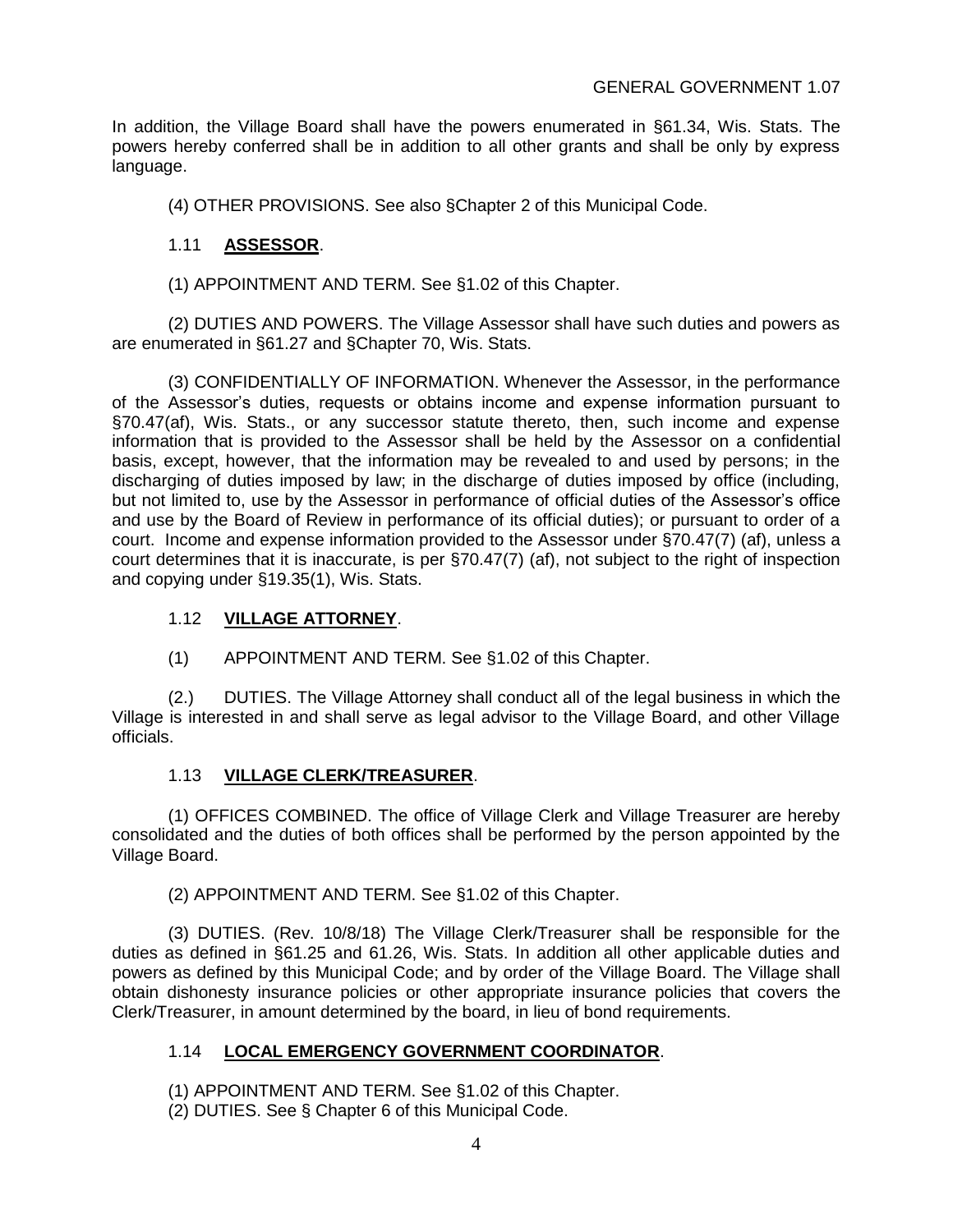### 1.15 **FIRE CHIEF**.

(1) RECOMMENDATION. Fire Chief to be recommended to the Village Board by the Fire Department.

(2) APPOINTMENT AND TERM. See §1.02 and 5.05(3) (b) of this Code.

(3) DUTIES. See § Chapter 5 of this Municipal Code.

#### 1.16 **BUILDING INSPECTOR**.

(1) APPOINTMENT AND TERM. See §1.02 of this Chapter.

(2) DUTIES. See § Chapters 14, 15, and 17 of this Municipal Code, and by order of the Village Board.

### 1.17 **POLICE CHIEF**.

(1) APPOINTMENT AND TERM. See §1.02 of this Chapter.

(2) DUTIES. See §Chapter 4 of this Municipal Code and by order of the Village Board.

#### 1.18 **DIRECTOR OF PUBLIC WORKS**.

(1) APPOINTMENT AND TERM. See §1.02 of this Chapter.

(2) DUTIES. As defined by subsections of this Municipal Code and by order of the Village Board.

### 1.19 **UTILITY CLERK**.

(1) APPOINTMENT AND TERM. See §1.02 of this Chapter.

(2) DUTIES. As defined by subsections of this Municipal Code, the State Public Service Commission and by order of the Village Board.

#### 1.20 **EMS DIRECTOR**.

(1) APPOINTMENT AND TERM. See §1.02 and 19.05(3) (b) of this Code.

(2) DUTIES. See § Chapter 19 of this Municipal Code.

### 1.25 **BOARD OF HEALTH**.

(1) ORGANIZATION. The Village Board shall serve as the Board of Health.

(2) POWERS AND DUTIES. See § 11.01 of this Municipal Code.

### 1.26 **BOARD OF PUBLIC UTILITY COMMISSIONERS**.

(1) PURPOSE. For the purpose of providing nonpartisan management of the Waterworks Utility and any other public utility acquired by the Village.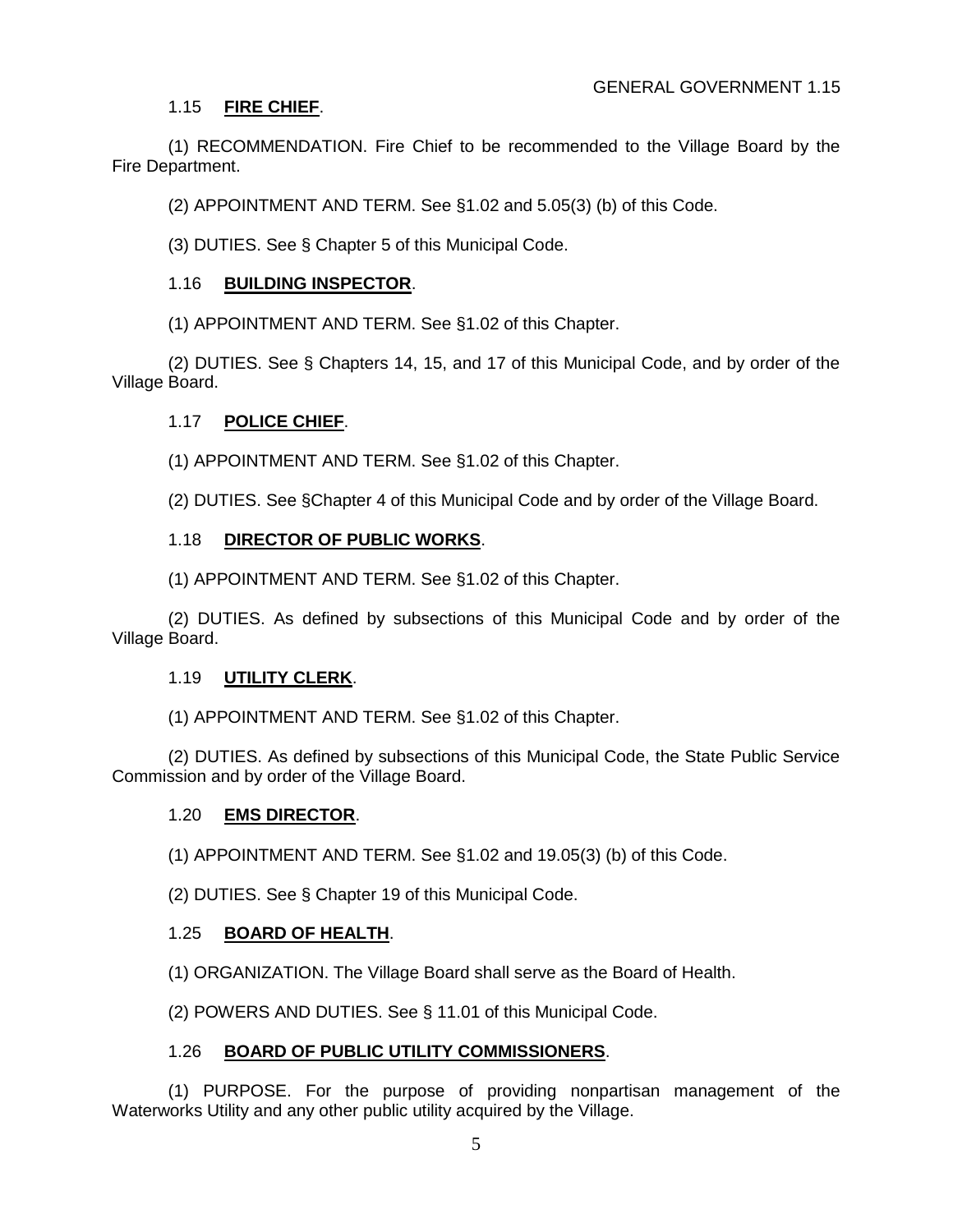(2) COMPOSITION. The Village Board shall assume the duties and responsibilities of the Utility Board, with compensation. (Effective 4/16/96).

(3) COMPENSATION. The Village President and Village Trustees shall receive \$250 for Utility Board work, which is part of the trustee's annual base salary.

(4) POWERS AND DUTIES. The Board shall have such power as provided by law and order of the Village Board as defined in § Chapter 61.

### 1.27 **PLAN COMMISSION**. (Rep. & recr. 4/16/91)

(1) ESTABLISHMENT. There is hereby established a Village Plan commission in accordance with §61.35 and 62.23, Wis. Stats.

(2) MEMBERSHIP. The Village Plan Commission shall consist of 7 members who shall serve without compensation or with compensation as set by the Village Board. One member shall be the Village President. One member shall be a trustee elected by a 2/3 vote of the Village Board upon the creation of the Commission and during each April thereafter or the first board meeting following the spring general election. The other members shall be citizen members of recognized experience and qualifications appointed by the Village President, subject to confirmation by the Village Board.

(a) Chairperson. The chairperson shall be the Village President.

(b) Secretary. The secretary shall be the Village Clerk/Treasurer.

(c) Engineer/Planner. Appointed by Village Board.

(d) Official Oaths. Official oaths shall be taken by all members in accordance with §19.01, Wis. Stats., within 10 days of receiving notice of their appointments.

(e) Term. Four citizen members shall be appointed to hold office for a period of two years, from preceding May 1, with alternating expiring dates.

(3) ORGANIZATION. The Plan Commission shall organize and adopt rules for its own government in accordance with the provisions of this section.

(a) Meetings shall be held a minimum of once a quarter or as needed at the call of the chairperson or a majority of the full membership of the Commission and shall be open to the public.

(b) Special and standing committees may be appointed by the chairperson.

(c) Quorum shall be 4 members, but all actions shall require approval of a majority of the full Commission, except a motion to adjourn.

(d) A written record shall be kept showing all actions taken, resolutions, findings, determinations, transactions and recommendations made and a copy shall be filed with the Village Clerk as a public record.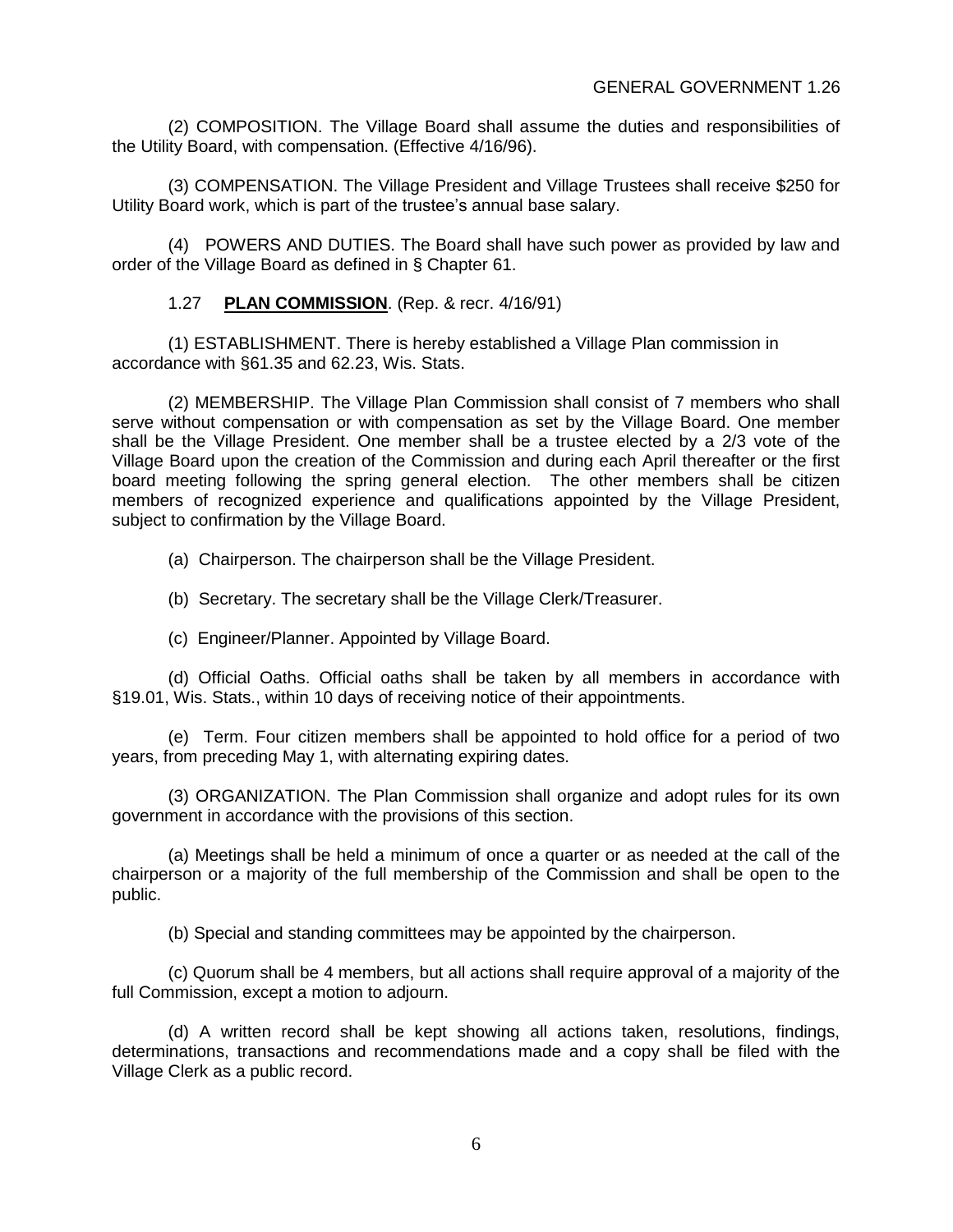(4) COMPENSATION. Members of the Plan Commission shall receive the same per meeting rate of special meeting pay as set for the Village trustees. Any full time employee or officer of the Village shall receive additional compensation for services on the board beyond their regular salary or compensation.

(5) POWERS. The Plan Commission shall have such powers as may be necessary to enable it to perform its functions and duties and promote municipal planning. Such powers include the following:

(a) Employ experts and a staff and to pay for their services, supplies, equipment and such other expenses as may be necessary and proper, not to exceed the appropriations and regulations made by the Village Board.

(b) Recommend public improvement programs and financing thereof to the Village Board.

(c) Request available information from any public official to be furnished within a reasonable period of time.

(d) The Plan Commission, its members and employees may enter upon any land in the performance of its functions, make examinations and surveys and place and maintain necessary monuments and marks thereon.

(6) DUTIES. The Plan Commission shall have the following functions and duties as defined in § Chapter 62.23, Wis. Stats:

(a) Make and adopt a master plan for the physical development of the Village including any areas outside of it's' boundaries.

(b) Make and recommend an official map to the Village Board.

(c) Prepare and recommend a zoning district plan and regulations to the Village Board.

(d) Prepare and recommend land division regulations to the Village Board in accordance with §236.45, Wis. Stats.

(e) Make any changes to the master plan they deem necessary or desirable and recommend any changes or amendments to the Village Board that they may deem necessary or desirable concerning the official map, zoning and land division ordinances.

(f) Consider, report and recommend a zoning district plan and regulations to the Village Board.

(g) Consider, report and recommend on all matters referred to them.

(7) REFERRALS. The Village Board or other public body or officer of the Village having final authority thereon shall refer to the Plan Commission for its consideration and recommendation before final action is taken on the following matters:

(a) Location and architectural design of any publically owned building.

(b) Location of any statue or other memorial.